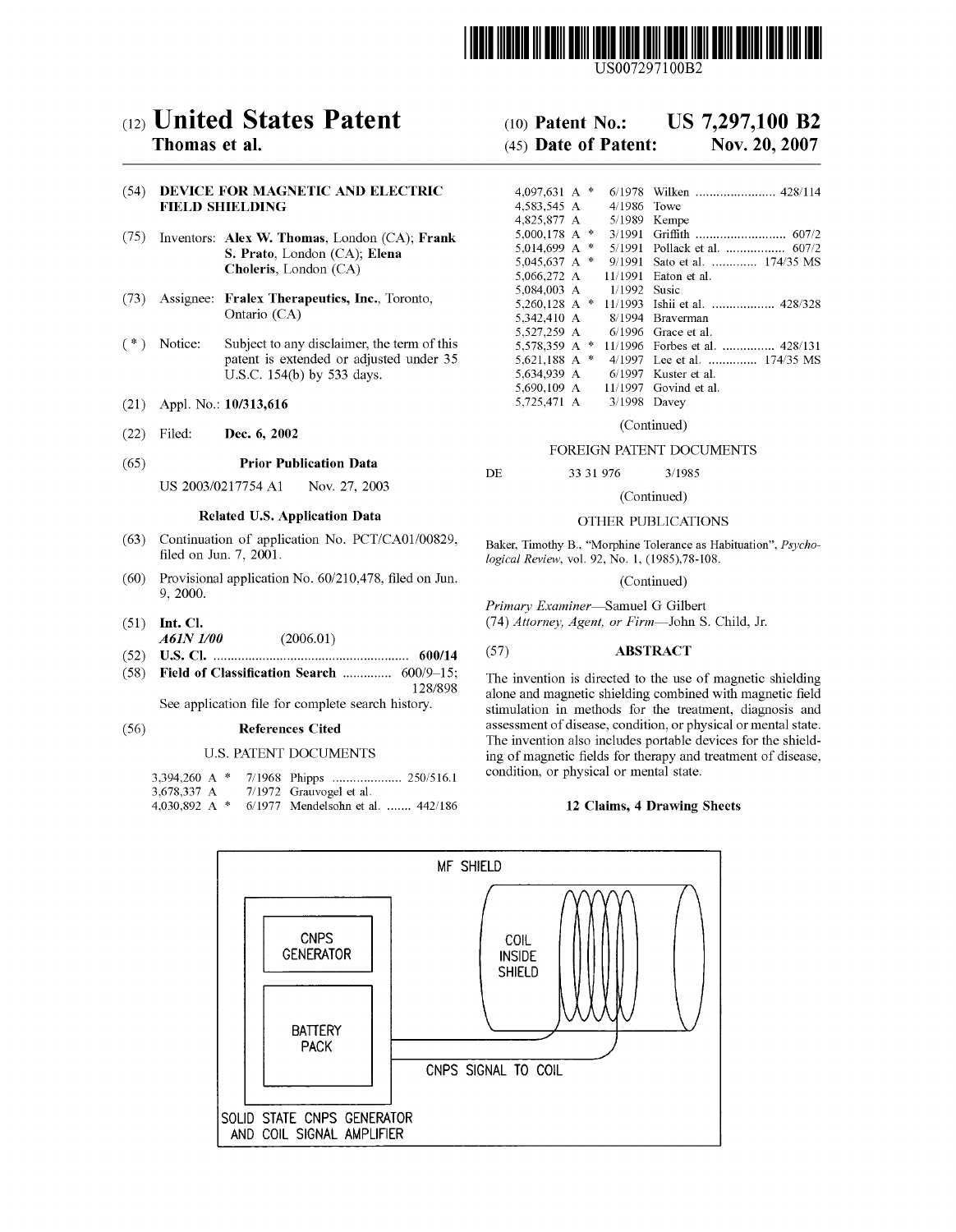#### U.S. PATENT DOCUMENTS

| 5,807,272 A     |   | 9/1998  | Kun et al.              |
|-----------------|---|---------|-------------------------|
| 5,833,600 A     |   | 11/1998 | Young                   |
| 5,935,054 A     |   | 8/1999  | Loos                    |
| 5,968,854 A     | ÷ | 10/1999 | Akopian et al.  442/132 |
| 6,128,522 A     |   | 10/2000 | Acker                   |
| 6,179,772 B1*   |   | 1/2001  |                         |
| 6,198,958 B1    |   | 3/2001  | Ives et al.             |
| 6,234,953 B1    |   | 5/2001  | Thomas et al.           |
| 6,312,376 B1    |   | 11/2001 | Koren et al.            |
| 6.520.903 B1    |   |         | 2/2003 Yamashiro        |
| 6.547.713 B1    |   | 4/2003  | Talpo                   |
| 6.687.525 B2    |   | 2/2004  | Llinas et al.           |
| 2002/0169355 A1 |   | 11/2002 | Rohan                   |
| 2003/0023159 A1 |   | 1/2003  | Philipp                 |
| 2003/0181791 A1 |   | 9/2003  | Thomas                  |
| 2003/0217754 A1 |   | 11/2003 | Thomas                  |
| 2006/0106274 A1 |   | 5/2006  | Thomas                  |

### FOREIGN PATENT DOCUMENTS

| DE | 39 38 920   | 5/1991  |
|----|-------------|---------|
| EP | 1138348     | 10/2001 |
| FR | 2 533 131   | 3/1984  |
| GВ | 2025237     | 1/1980  |
| GВ | 2143131     | 2/1985  |
| GB | 2270000     | 2/1994  |
| WО | WO-97/46277 | 12/1997 |
| WO | WO-98/47565 | 10/1998 |
| WΟ | WO 00/07684 | 2/2000  |
| WΟ | WO 00/76582 | 12/2000 |

## OTHER PUBLICATIONS

Baker-Price, L. A., "Weak. But Complex Pulsed Magnetic Fields May Reduce Depression Following Traumatic Brain Injury". Preceptual and Motor Skills, 83, (1996),491-498.

Barker, A. T., "Magnetic Stimulation of the Human Brain and Peripheral Nervous Systems: An Introduction and the Results of an Initial Clinical Evaluation", Neurosurgery, 20(1), (1987), 100-109. Betancur, Catalina, "Magnetic field effects on stress-induced anal gesia in mice: modulation by light", Neuroscience Letters 182, (1994), 147-150.

Choleris, E., "A Detailed Ethological Analysis of the Mouse Open Field Test: Effects of Diazepam, Chlordiazepoxide and an Extremely Low Frequency Pulsed Magnetic Field'. Neuroscience and Biobehavioral Reviews, 25, (2001), 235-260.

Choleris, E., "Shielding but not zeroing of the ambient magnetic field reduces stress-induced analgesia in mice", The Royal Society,  $(2001)$ 

Del Seppia, Cristina, "Exposure to a Hypogeomagnetic field OrTo Oscillating Magnetic Fields Similarly Reduce Stress-Induced Anal gesia in C57 Male Mice", Life Sciences, vol. 66, No. 14, (2000), 1299-1306.

Del Seppia, Cristina, "Exposure to Oscillating Magnetic Fields Influences Sensitivity to Electrical Stimuli, I. Experiments on Pigeons", Bioelectromagnetics 16, (1995), 290-294.

Deutshlander, Mark E., "The Case for Light-Dependent Magnetic Orientation In Animals", *The Journal of Experimental Biology 202*, (1999), 891-908.

Dyakonova, V. E., "Complex Avoidance Behaviour and its Neurochemical Regulation in the Land Snail Cepaea memoralis', Gen. Pharmac., vol. 26, No. 4 (1995), 773-777.

Grisel, Judith E., et al., "Associative and non-associative mecha nisms of morphine analgesic tolerance are neurochemically distinct in the rat spinal cord'. Psychopharmacology 128, (1996), 248-255. Kavaliers, Martin, "A Functional Role for an Opiate System in Snail Thermal Behavior", Science, vol. 220, (1983), 99-101.

Kavaliers, Martin, "Brief exposure to 60Hz magnetic fields improves sexually dimorphic spatial learning performance in the meadow vole, Microtus pennsylvanicus', Journal of Comparative Physiology A, 173, (1993), 241-248.

Kavaliers, Martin, "Opioid Systems and Magnetic Field Effects in the Land Snail, Cepaea memoralis', Biol Bull. 180, (Apr. 1991), 301-309.

Kavaliers, Martin, "Opioid Systems and the Biological Effects of Magnetic Fields'. On the Nature of Electromagnetic Field Interac tions with Biological Systems, Chapter 13, (1994), 181-193.

Kavaliers, Martin, "Repeated naloxone treatments and exposures to weak 60-Hz magnetic fields have 'analgesic' effects in snails", Brain Research, 620, (1993), 159-162.

Kavaliers, Martin, "Spatial learning in deer mice: sex differences and the effects of endogenous opioids and 60 Hz magnetic fields'. J Comp Physiol A, 179, (1996), 715-724.

Kavaliers, Martin, et al., "Tolerance to Morphine-Induced Analgesia in Mice: Magnetic Fields Function AS Environmental Specific Cues and Reduce Tolerance Development", Life Science, vol. 37, (1985), 1125-1135.

Kavaliers, M.. "Tolerance to the Morphine-Influenced Thermal Response in the Terrectrial Snail, Cepea memoralis', Neuropharmacology, vol. 22, No. 11, (1983), 1321-1326.

Kits, Karel S., "Voltage gated calcium channels in molluscs: classification,  $Ca^{2+}$  dependent inactivation, modulation and functional roles", *Invetebrate Neuroscience*, 2, (1996), 9-34.<br>Lednev, V. V., "Magnetic Parametric Resonance in Biosystems:

Experimental Verificaiton of the Predictions of a theory using regenerating planarians Dugesia tigrina as a Test System". Biophysics, vol. 41, No. 4, (1996), 825-835.

McLeod, Kenneth J., "Frequency Dependence of Electric Field Modulation of Fibroblast Protein Synthesis", Science, New Series, vol. 236, No. 4807, (1987), 1465-1469.

Michon, Andre, "Attempts to Simulate the Association Between Geomagnetic Activity and Spontaneous Seizures in Rats Using Experimentally Generated Magnetic Fields", Perceptual and Motor Skills, 82, (1996),619-626.

Papi, Floriano, "Exposure to Oscillating Magnetic Fields Influences Sensitivity to Electrical Stimuli. II. Experiments on Humans', Bioeletromagnetics 16, (1995), 295-300.

Papi, Floriano, "Orientation-Disturbing Magnetic Treatment Affects The Pigeon Opioid System", J. exp. Biol. 166, (1992), 169-179.

Polk, Charles, "Dosimetry of Extremely-Low-Frequency Magnetic Fields'. Bioeletromagnetics Supplement I, (1992), 209-235.

Prato, Frank S., "Attenuation of Morphine-Induced Analgesia in Mice By Exposure to Magnetic Resonance Imaging: Separate Effects Of The Static, Radiofrequency and Time-Varying Magnetic Fields'. Magnetic Resonance Imaging, vol. 5, (1987), 9-14.

Prato, Frank S., "Behavioural Evidence That Magnetic Filed Effects in the Land Snail, Cepaea memoralis, Might Not Depend on Magnetite or Induced Electric Currents'. Bioelectromagnetics 17. (1996), 123-130.

Prato, F. S., "Extremely Low Frequency Magnetic Fields Can Either Increase or Decrease Analgaesia in the Land Snail Depending on Field and Light Conditions", Bioelectromagnetics, 21, (2000), 287-301.

Prato, F. S., "Human Standing Balance is Affected by Exposure to Pulsed ELF Magnetic Fields: Light Intensity-Dependent Effects', Neurophysiology, Basic and Clinical NeuroReport, 12(7), (2001), 1-5.

Prato, Frank S., "Possible mechanisms by which extremely low frequency magnetic fields affect opioid function", The FASEB Journal, vol. 9, (Jun. 1995), 807-814.<br>Rothman, Richard B., "A Review of the Role of Anti-Opioid

Peptides in Morphine Tolerance and Dependence". Synapse 12, (1992), 129-138.

Thomas, A. W., "A Comparison of Rheumatoid Arthritis and Fibromyalgia Patients and Healthy Controls Exposed to a Pulsed (200 uT) Magnetic Field: Effects on Normal Standing Balance'. Neuroscience Letters, 309, (2001), 17-20.

Thomas, Alex W. "Analgesic Effects of a Specific Pulsed Magnetic Field in the Land Snail, Cepaea nenoralis: Consequences of Repeated Exposures, Relations to Tolerance and Cross-Tolerance with DPDPE", Peptides, vol. 19, No. 2, (1998), 333-342.

Thomas, Alex W., "Antinociceptive effects of a pulsed magnetic field in the land snail, Cepaea memoralis', Neuroscience Letters 222, (1997), 107-110.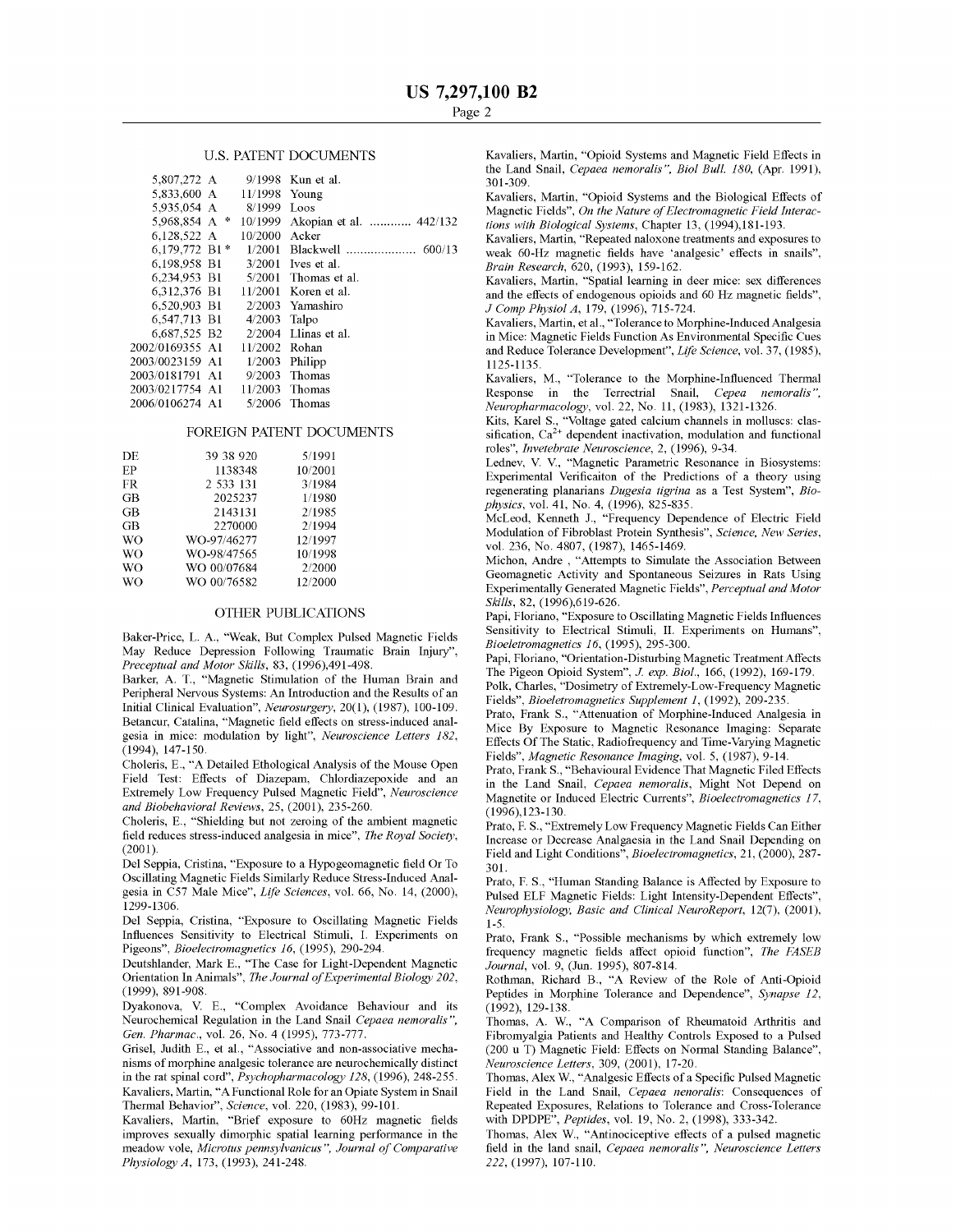Thomas, Alex W., "Daily Post-training Exposure to Pulsed Magnetic Fields That Evoke Morphine-Like Analgesia Affects Consequent Motivation but not Proficiency in Maze Learning in Rats", Electro- And Magnetobiology, 16(1), (1997), 33-41.

Thomas, A. W., "Human Subjects Exposed to a Specific Pulsed (200 u T) Magnetic Field: Effects on Normal Standing Balance", Neuroscience Letters, 297, (2001), 121-124.

Thomas, A. W., "Magnetic Field Exposure and Behavioral Monitoring System", Bioelectromagnetics, 22, (2001), 401-407.

Thomas, Alex W., "Pulsed Magnetic Field Induced "Analgesia" in the Land Snail, Cepaea nemoralis, and the Effects of  $\mu$ ,  $\delta$ , and  $\kappa$ Opioid Receptor Agonists/Antagonists", Peptides, vol. 18, No. 5,  $(1997), 703-709$ 

Tian, Jin-Hua, "Involvement of endogenous Orphanin FQ in electroacupuncture-induced analgesia", NeuroReport 8, (1997), 497-500

Tiffany, Stephen T., "Morphine Tolerance in Rats: Congruence With a Pavlovian Paradigm", Journal of Comparative and Physiological Psychology, vol. 95, No. 5, (1981), 747-762.

Tiffany, Stephen, "Tolerance to Morphine in the Rat: Associative and Nonassociative Effects", Behavioral Neuroscience, vol. 102, No. 4, (1988), 534-543.

Weaver, James C., "The Response of Living Cells to Very Weak Electric Fields: The Thermal Noise Limit", Reports, (1990) ,459-

Kirschvink, "Particle-size . . . ," Contribution No. 4135 from the division of Geological and Planetary Sciences, California Institute of Technology, pp. 243-256, (1985).

Papi, et al., "Exposure to oscillating magnetic fields . . . ," Bioelectromagnetics, 16:295-300, (1995).

Del Seppia, et al., "Exposure to oscillating magnetic fields influences sensitivity to electrical stimuli I. Experiments on pigeons," Bioelectromagnetics, 16:290-294, (1995).

Bassett, et al., "Treatment of ununited tibial diaphyseal fractures with pulsing electromagnetic fields," J. Bone Joint Surg. 63-A4:511-523, (1981).

Beckers, G and Homberg, V (1991): Impairment of visual perception and visual short term memory scanning by transcranial magnetic stimulation of occipital cortex. Exp Brain Res 87:421-432.

Bell, GB, Marino, AA and Chesson, AL (1992): Alerations in brain electrical activity caused by magnetic fields: Detecting the detection process. Electroenceph Clin Neurophysiol 83:389-397.

Bell, GB, Marino, AA and Chesson, AL (1994): Frequency-specific blocking in the human brain caused by electromagnetic fields. NeuroReport 5:510-512.

Bell, GB, Marino, A, Chesson, A and Struve, F (1992): Electrical states in the rabbit brain can be altered by light and electromagnetic fields. Brain Res 570:307-315.

Canady, DJ and Lee, RC (1991): Scientific basis for clinical applications of electrical fields in soft tissue repair, in Electromagnetics in Medicine and Biology, Brighton, C T and Pollack, SR (eds.). San Francisco Press, 275-280.

Carson, JJL, Prato, FS, Drost, DJ, Diesbourg, LD and Dixon, SJ (1990): Time-varying magnetic fields increase cytosolic free  $Ca<sup>2</sup>$  in H-60 cells. Am J Physiol Soc 259 (Cell Physiol 28): C687-C692. Fleischmann, A, Prolov, K, Abarbanel, J and Belmaker, RH (1995): The effect of transcranial magnetic stimulation of rat brain on

behavioral models of depression. Brain Res 699:130-132

Frey, A.H. (ed.) (1994): On the Nature of Electromagnetic Field Interactions with Biological Systems, R.G. Landes Co., Austin, Texas.

Fuller, M, Dobson, J, Wieser, HG and Moser, S (1995): On the sensitivity of the human brain to magnetic fields: Evocation of epileptiform activity. Brain Res Bull 36:155-169.

Grisaru, N, Yaroslavsky, U, Abarbanel, J, Lambert, T and Belmaker, RH (1994): Transcranial. magnetic stimulation in depression and schizophrenia. Eur Neuropsychopharmacol 4:287-288.

Holden, C (1995): Substitute for shock therapy? Science 1/DEC, 270, 5241-1443.

Ito, H and Bassett, Cal (1983): Effect of weak, pulsing electromagnetic fields on neural regeneration in the rat. Clin Orthopaed 181:283-290.

Kavaliers, M and Ossenkopp, K-P (1985): Exposure to rotating magnetic fields alters morphine-induced behavioral responses in two strains of mice. Neuropharmacol 24:4:337-340.

Kavaliers, M and Ossenkopp, K-P (1986): Magnetic fields differentially inhibit mu, delta, kappa and sigma opiate-induced analgesia in mice. Peptides 7: 449-453.

Kavaliers, M and Ossenkopp, K-P (1986b): Stress-induced opioid analgaesia and activity in mice: Inhibitory influences of exposure to magnetic fields. Psychopharmacol 89:440-443.

Kavaliers, M and Ossenkopp, K-P (1986): Magnetic field inhibition of morphine-induced analgesia and behavioral activity in mice: Evidence for involvement of calcium ions. Brain Res 379:30-38.

Kavaliers, M and Ossenkopp, K-P (1987): Calcium channel involvement in magnetic field inhibition of morphine-induced analgesia. Naunyn-Schmiedeberg's Arch Pharmacol 336:308-315.

Kavaliers, M and Ossenkopp, K-P (1988): Magnetic fields inhibit opioid-mediated "analgesic" behaviours of the terrestrial snail, Cepaea nemoralis. J Comp Physiol A 162:551-558.

Kavaliers, M, Ossenkopp, K-P and Hirst, M (1984): Magnetic fields abolish the enhanced noctural analgesic response to morphine in mice. Physiol Behav 32:261-264.

Kavaliers, M. Ossenkopp, K-P and Tysdale, DM (1991): Evidence for the involvement of protein kinase C in the modulation of morphine-induced "analgesia" and the inhibitory effects of exposure to 60-Hz magnetic fields in the snail, Cepaea nemoralis. Brain Res 554: 65-71

Kwong-Hing, A, Sandhu, HS, Prato, FS, Frappier, JRH and Kavaliers, M (1989): Effects of magnetic resonance imaging (MRI) on the formulation of mouse dentin and bone. J Exper Zool 252:53-59.

Lerchl, A, Honaka, KO and Reiter, RJ (1991): Pineal gland "magnetosensitivity" to static magnetic fields is a consequence of induced electric currents (eddy currents). J Pineal Res 10:109-116. Lindstrom, E, Lindstrom, P, Berglund, A, Mild, KH and Lundgren, E (1993): Intracellular calcium oscillations induced in a T-cell line by a weak 50 Hz magnetic field. J Cell Physiol 156:395-398.

Lohmann, KJ and Willows, AOD (1991): An identifiable molluscan neuron responds to changes in earth-strength magnetic fields. J exp Biol 161:1-24

Lyskov, E, Juutilainen, J, Jousmaki, V, Hänninen, O, Medvedev, S and Partamem, J (1993): Influence of short-term exposure of magnetic field on the bioelectrical processes of the brain and performance. Intern J Psychophysiol 14:227-231.

Mather, JG and Baker, RR (1981): Magnetic sense of direction in woodmice for route-based navigation. Nature 291:152-155.

Ossenkopp, K-P and Kavaliers, M (1987): Morphine-Induced analgesia and exposure to low-intensity 60-Hz magnetic fields: inhibition of noctural analgesia in mice is a function of magnetic field intensity. Brain Res 418:356-360.

Ossenkopp, K-P and Cain, DP (1988): Inhibitory effects of acute exposure to low-intensity 60-Hz magnetic fields on electrically kindled seizures in rats. Brain Res 442:255-260.

Winston, C, Parris, V, Janicki, PK, Johnson, BW, JR., and Matthews, L (1994): The behavioral and biochemical effect of pulsating magnetic field treatment (PMFT) on chronic pain produced by chronic constriction injury of sciatic nerve in rat. Analgesia 1:1:57-64.

Pascual-Leone, A, Valls-Solé, J, Brasil-NETOo, JP Cammarota, A, Grafman, J and Hallett, M (1994): Akinesia in Parkinson's Disease. II. Effects of subthreshold repetitive transcranial motor cortex stimulation. Neurology 44:892-898.

Phillips, JB and Borland, SC (1992): Behavioural evidence for the use of a light-dependent magnetoreception mechanisms by a vertebrate. Nature 359:142-144.

Phillips, JB and Sayeed, O (1983): Wavelength-dependent effects of light on magnetic compass orientation in Drosophila melanogaster. J Comp Physiol A 172: 303-308.

Prato, FS, Frappier, JRH, Shivers, RR, Kavaliers, M, Zabel, P, Drost, D and Lee, T-Y (1990): Magnetic resonance imaging increases the blood-brain barrier permeability to 153-gadolinium diethylenetriaminepentaacetic acid in rats. Brain Res 523:301-304. Prato, FS, Wills, JM, Frappier, JRH, Drost, DJ, Lee, T-Y, Shivers, RR and Zabel, P (1994): Blood-brain barrier permeability in rats is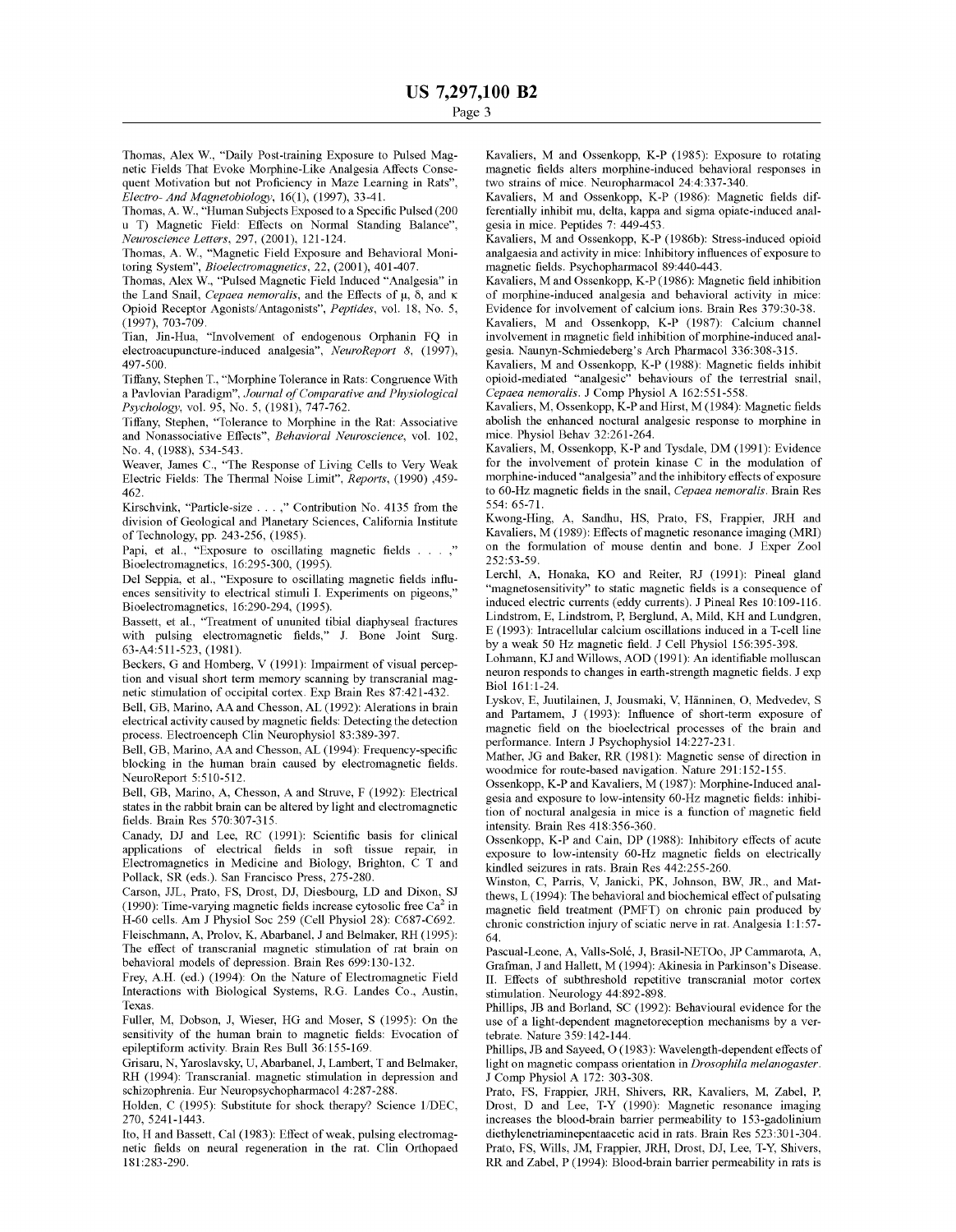altered by exposure to magnetic fields associated with magnetic resonance imaging at 1.5T. Microscopy Research and Technique 27:528-534.

Reiter, RJ (1992): Alterations of the circadian melatonin rhythm by the electromagnetic spectrum: A study in environmental toxicology. Reg Toxicol Pharmacol 15:226-244.

Reiter, RJ and Richardson, BA (1992): Magnetic field effects on pineal indoleamine metabolism and possible biological consequences. FASEB J 6:2283-2287.

Schneider, T. Thalau, H-P and Semm, P (1994): Effects of light or different earth-strength magnetic fields on the nocturnal melatonin concentration in a migratory bird. Neurosci Lett 168:73-75.

Selmaoui, B and Touitou, Y (1995): Sinusoidal 50Hz magnetic fields depress rat pineal NAT activity and serum melatonin: Role of duration and Intensity of exposure. Life Sci 57:1351-1358.

Semm, P and Beason, RC (1990): Response to small magnetic variations by the trigeminal system of the bobolink. Brain Res Bull 25:735-740

Semm, P, Schneider, T and Vollrath, L (1980): Effects of an earth-strength magnetic field on electrical activity of pineal cells. Nature 288:607-608.

Shivers, RR, Kavaliers, M, Teskey, GC, Prato, FS and Pelletier, R-M (1987): Magnetic resonance imaging temporarily alters bloodbrain barrier permeability in the rat. Neurosci Lett 76:25-31.

Sisken, BF, Kanje, J, Lundborg, G and Kurtz, W (1990): Pulsed electromagnetic fields stimulate nerve regeneration in vitro and in vivo. Restor Neurol Neurosci 1:303-309.

Steffensen, B, Caffesse, RG, Hanks, CT, Avery, JK and Wright, N (1988): Clinical effects of electromagnetic stimulation as an adjunct to periodontal therapy. J Periodontol JAN/88 59:1:46-52.

Teskey, GC, Prato, FS, Ossenkopp, K-P and Kavaliers, M (1988): Exposure to time varying magnetic fields associated with magnetic resonance imaging reduces fentanyl-induced analgesia in mice. Bioelectromagnetics 9:2:167-174.

Thomas, AW, Kavaliers, M and Prato, FS (1996): Antinociception ("analgesia") induced by weak extremely low frequency complex neuroelectro-magnetic pulses. Bioelectromagnetics Soc Abstracts 18. in press.

Thomas, AW, Kavaliers, M and Prato, FS (1996): Development of tolerance to the opioid-mediated antinociceptive effects of weak extremely low frequency complex neuroelectromagnetic pulses. Bioelectromagnetics Soc Abstracts 18, in press.

Walleczek, J (1992): Electromagnetic field effects on cells on the immune system: The role of calcium signalling, FASEB J 6:3177-3185.

Walleczek, J and Liburdy, RP (1990): Nonthermal 60 Hz sinusoidal magnetic-field exposure enhances  $45Ca^{2+}$  uptake in rat thymocytes: dependence on mitogen activation. FEBS 271:1,2:157-160.

Zyss, T (1994): Deep magnetic brain stimulation-The end of psychiatric electroshock therapy? Medical Hypotheses 43: 69-74. Kavaliers, M and Ossenkopp, K-P (1993): Repeated naloxone treatments and exposures to weak 60-Hz magnetic fields have "analgesic" effects in snails. Brain Res 620: 159-162

Persinger, MA, Koren, SA, Makarec, K, Richards, P and Youlton, S (1991): Differential effects of wave form and the subject's possible temporal lobe signs upon experiences during cerebral exposure to weak intensity magnetic fields. J Bioelectricity  $10(1&2)$ : 141-184. Richards, PM, Persinger, MA and Koren, SA (1993): Modification of activation and evaluation properties of narratives by weak complex magnetic field patterns that simulate limbic burst firing. Intern J Neurosci 71:71-85.

Gillis, C and Persinger, MA (1993): Shifts in the Plutchik emotion profile indices following three weekly treatments with pulsed vs continuous cerebral magnetic fields. Perceptual and Motor Skills 76:168-170.

Tiller, SG and Persinger, MA (1994): Enhanced hypnotizability by cerebrally applied magnetic fields dependes upon the order of hemispheric presentation: An anisotropic effect. Intern J Neurosci 79:157-163.

Persinger, MA, Richards, PM and Koren, SA (1994): Differential ratings of pleasantness following right and left hemispheric application of low energy magnetic fields that stimulate long-term potentiation. Intern J Neurosci 79:191-197.

Bureau, YRJ and Persinger, MA (1995): Decreased incidence of limbic motor seizures following twenty pairings of subclinical lithium-pilocarpine injections and a complex "burst-firing" magnetic field. Electro- and Magnetobiology 14(1):1-6.

Persinger, MA, Ludwig, HW and Ossenkopp, K-P (1973): Psychophysiological effects of extremely low frequency electromagnetic fields: a review. Perceptual and Motor Skills, Monograph Supplement 3-V36. 36:1131-1159.

Persinger, MA (1988): The Modern Magnetotherapies, in Marion AA (ed.) Modern Bioelectricity, NY, Dekker:589-627.

Persinger, MA (1995): On the possibility of directly accessing every human brain by electromagnetic induction of fundamental algorithms. Perceptual and Motor Skills 80:791-799.

Adey, WR (1973): The influences of impressed electrical fields at EEG frequencies on brain and behavior. Behavior and Brain Electrical Activity, BURCH, [ ] and Alshuler, [ ], eds., NY, Plenum: 363-390.

Fleming, JL, Persinger, MA and Koren, SA (1994): Magnetic pulses elevate nociceptive thresholds: comparisons with opiate receptor compounds in normal and seizure-induced brain-damaged rats. Electro- and magnetobiololgy 13(1):67-75.

Choleris, E., et al., "A detailed ethological analysis of the mouse open field test: effects of diazepam, chlordiazepoxide and an extremely low frequency pulsed magnetic field," Neuroscience and Biobehavioral Reviews, 25:235-260, (2001).

Prato, F.S., et al., "Extremely low frequency magnetic fields can either increase or decrease analgaesia in the land snail depending on field and light conditions," Bioelectromagnetics, 21:287-301,  $(2000)$ 

Prato, F.S., et al., "Human standing balance is affected by exposure to pulsed ELF magnetic fields: light intensity-dependent effects," NeuroReport, 12:1-5, (2001).

Thomas, A.W., et al., "A comparison of rheumatoid arthritis and fibromyalgia patients and healthy normal controls exposed to a pulsed (200 µT) magnetic field: effects on normal standing balance," Neuroscience Letters, 309:17-20, (2001).

Thomas, A.W., et al., "Human subjects exposed to a pulsed (200 µT) magnetic field: effects on normal standing balance," Neuroscience letters, 297:121-124, (2001).

Thomas, A.W., et al., "Magnetic field exposure and behavioral monitoring system," Bioelectromagnetics, 22:401-407, (2001).

Del Seppia C., et al., "Exposure to a hypogeomagnetic field or to oscillating magnetic fields similarly reduce stress-induced annualise in C57 mice," Life Sciences 66:1299-1306 (2000).

Deutschlander, ME., et al., "The case of light-dependent magnetic orientation in animals," J. Exp. Biol., 202:891-908, (1999).

Choleris, E., "Shielding but not zeroing of the ambient magnetic field reduces stress-induced analgesia in mice," The Royal Society,  $(2001).$ 

\* cited by examiner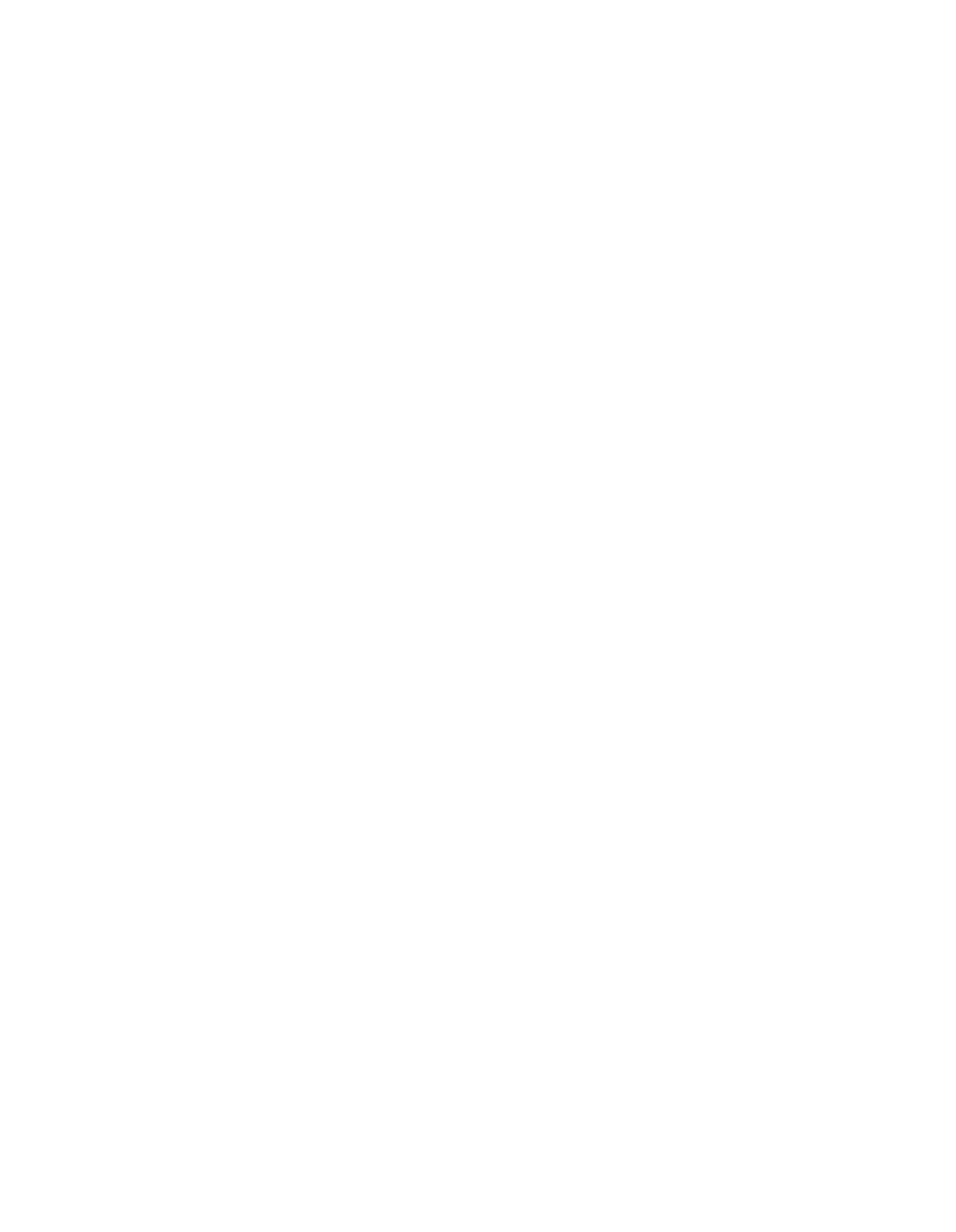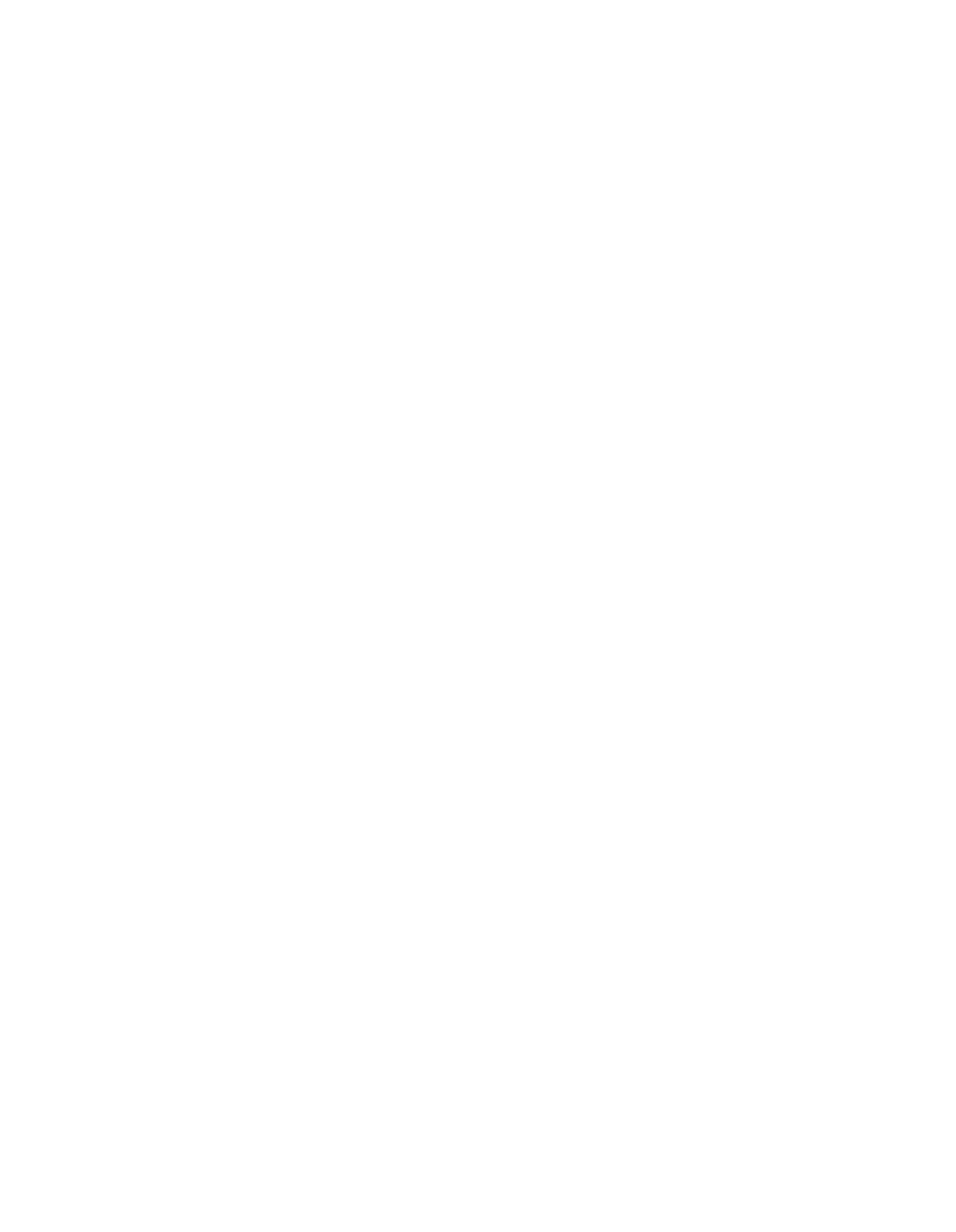



**FIG. 4**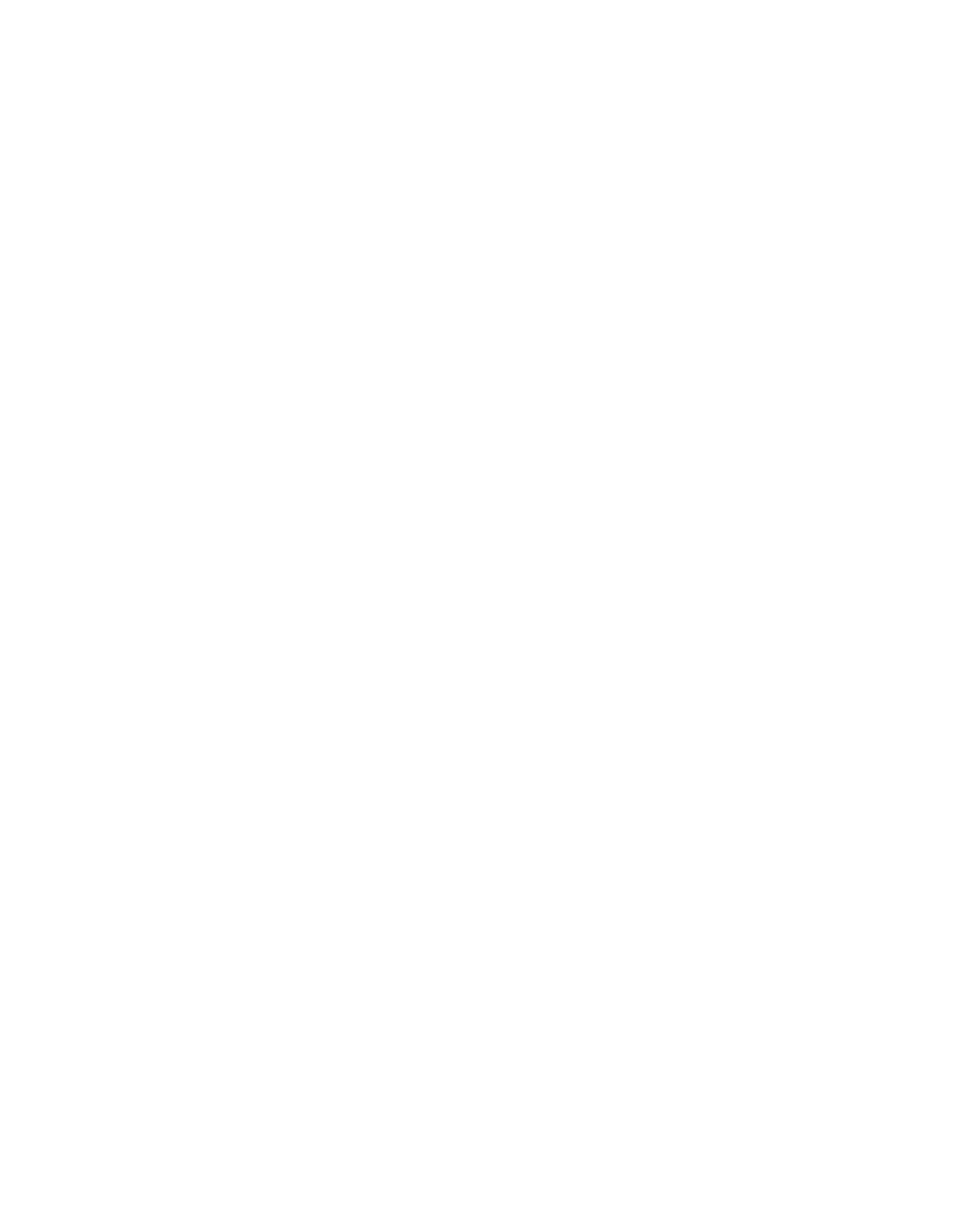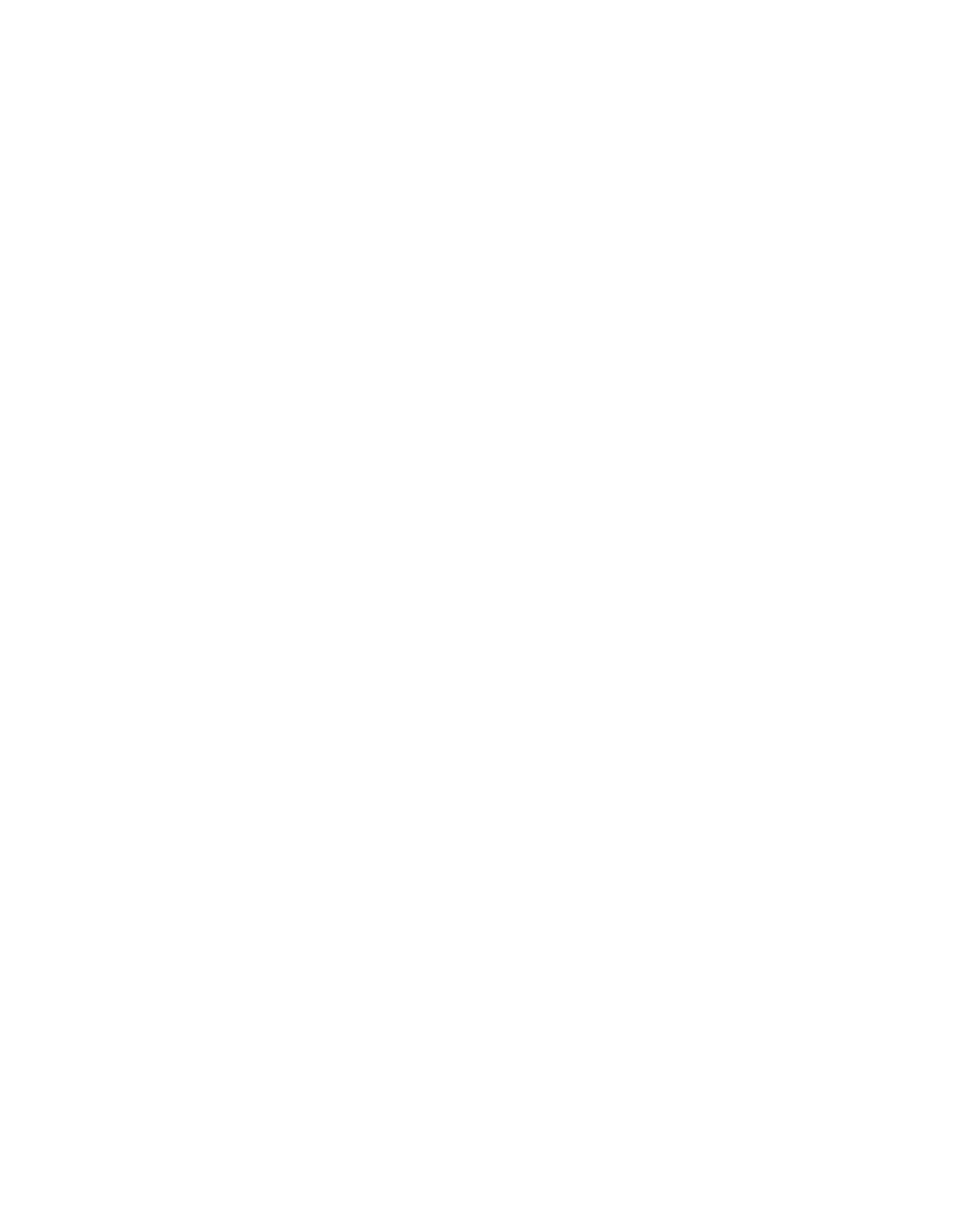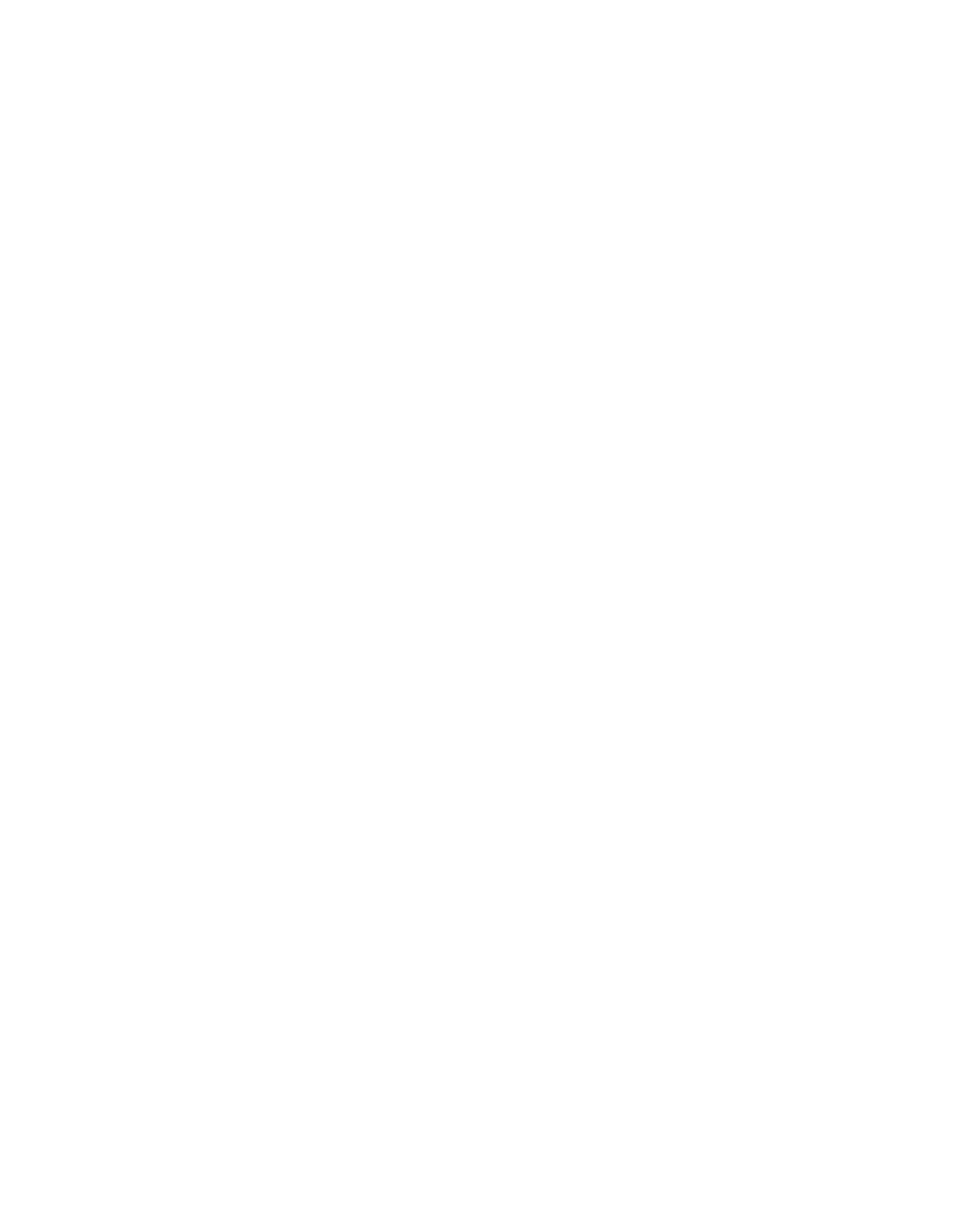# DEVICE FOR MAGNETIC AND ELECTRIC **FIELD SHIELDING**

#### RELATED APPLICATIONS

This application is a continuation under  $35 \text{ U.S.C. } 111(a)$ of PCT/CA01/00829 filed Jun. 7, 2001 and published in English as WO 01/93949 A1 on Dec. 13, 2001, which claims priority from U.S. Provisional Patent Application Ser. No.: 60/210,478 filed Jun. 9, 2000, which application and pub- 10 lication are incorporated herein by reference.

# FIELD OF INVENTION

The invention relates to the use of magnetic shielding and  $15$ magnetic field stimulation in a method for the treatment, diagnosis and assessment of disease. The invention also provides a device for the shielding of magnetic fields for therapy and treatment of disease.

# BACKGROUND OF THE INVENTION

It has been demonstrated that an animals' behaviour can be altered by exposure to extremely low frequency (ELF) 25 magnetic fields. This includes navigation, migration and homing in birds, insects and newts (Deutschlander et al, 1998) and alteration of opioid-induced analgesia in molluscs, birds and rodents (Betancur et al, 1994). There is also evidence that extremely low frequency magnetic fields have effects on behaviour in humans (Thomas et al, 1998; Papi et al, 1995). Increasing evidence suggests that pulsed ELF fields, also called Cnps, can be used for both therapeutic (Thomas et al, 1998) and diagnostic (Thomas et al, 2000) purposes. However, the magnetic field intensities required  $35$ for diagnostic and treatment uses are approximately 40 to 200  $\mu$ T, a magnetic field intensity similar to the Earth's magnetic field. The electric power required to generate fields of such intensity is very large and requires a fixed and relatively expensive apparatus.  $40\,$ 

Recent experiments have demonstrated that under ELF magnetic field shielding, rodents could sense the absence of weak  $(<0.1 \mu T$ ) ELF fields (Del Seppia et al, 2000). Stressinduced analgesia appeared to be attenuated or abolished in mice placed in a magnetic field shielded box where there is  $_{45}$ an absence of ambient ELF fields when the wide-spectrum geomagnetic field is effectively zeroed. Under geomagnetic shielded conditions, animals appeared sensitive to weak ELF magnetic fields. Under shielded conditions, the behaviour of mice was modified by the absence of an ELF  $50$ magnetic field of  $0.1 \mu T$  intensity compared to a nominal 10-100 μT MF needed to modify behaviour (Choleris et al,  $2001$ ).

It has also been demonstrated (Kavaliers and Ossenkopp, 1993) that exposure to ELF magnetic fields (circa 100  $\mu$ T) 55 can attenuate opioid-induced analgaesia. Paradoxically, it has been suggested that daily repeated exposures to such ELF fields may induce analgesia (Kavaliers and Ossenkopp, 1985, 1993).

The Applicant has now developed a method involving 60 daily repeated exposures to reduced ambient fields to induce analgesia in humans for clinical use. The Applicant has demonstrated that analgesia may be effectively achieved in humans by daily repeated exposures in a magnetically shielded room. Analgesia of individual body parts may also 65 be surprisingly achieved by repeated magnetic shielding of that part or of a related anatomical target implicated in the

creation of the pain, i.e. a related pain center, as alternative to shielding the entire body within a magnetically shielded room.

The Applicant has demonstrated that pulsed ELF fields of approximately  $100 \mu$ T may be generated within a portable, battery-operated device that can effectively provide intensity fields to a specified, location in order to alleviate a variety of disorders. Lower intensity fields may also be effectively utilized with simultaneously shielding of the target tissue from external ambient ELF fields including the Earth's geomagnetic field. This renders portable ELF and pulsed ELF magnetic field therapy devices useful for both diagnosis and treatment of disease.

# SUMMARY OF THE INVENTION

The present invention is directed to methods and devices using magnetic shielding and magnetic field stimulation for the treatment (i.e. pain treatment), diagnosis and assessment  $_{20}$  of disease. The devices of the invention comprise in one embodiment a magnetic field shield. In another embodiment the device comprises a magnetic field generator covered by or embedded within a magnetic field shield. The shield can be targeted to the whole body (i.e. a room can be shielded), or it can be a portable shield device used to target a pain trigger point (e.g. a sleeve covering a limb). It is understood that a magnetic field shield also provides electric field shielding.

In one embodiment, the device of the present invention for providing diagnostic and therapeutic effects comprises a portable magnetic field shield and a weak pulsed magnetic field generator within that shield. This generator may utilize either household current or batteries as sources of electrical power. In a further embodiment of the invention, the device may comprise solely an effective magnetic field shield such as a magnetically shielded room where daily exposures of about 2 hours per day provides pain relief to humans and animals experiencing acute or chronic pain.

Acute exposure (approximately 30 minutes duration) in a shielded room to Cnps of the order of 0.1 µT in intensity is therapeutic for the treatment of pain, anxiety and depression. The Cnps which are preferred for use in the method and devices of the present invention are as described in Applicant's U.S. Pat. No. 6,234,953 (the entirety of which is incorporated herein by reference). Such Cnps are useful when of 10 to 1000 times smaller magnitude. Such an acute set of Cnps exposures in a shielded room allows for the diagnosis and classification of disease and disability.

According to an aspect of the invention is method for the treatment of physiological disorder in a subject, the method comprising shielding of ambient magnetic fields over the entire body or a portion of the body of a subject for a time effective to reduce and/or alleviate the physiological disorder.

In accordance with another aspect of the present invention is a method for the treatment of acute or chronic pain in a subject, the method comprising repeatedly shielding of ambient magnetic fields over the entire body or a portion of the body of the subject for a time effective to reduce and/or alleviate the acute or chronic pain.

In accordance with another aspect of the present invention is a method for the treatment, diagnosis and/or assessment of diseases in a subject, the method comprising repeatedly shielding of ambient magnetic fields over the entire body or a portion of the body of the subject and simultaneously providing ELF magnetic fields. The subject may be a human or animal.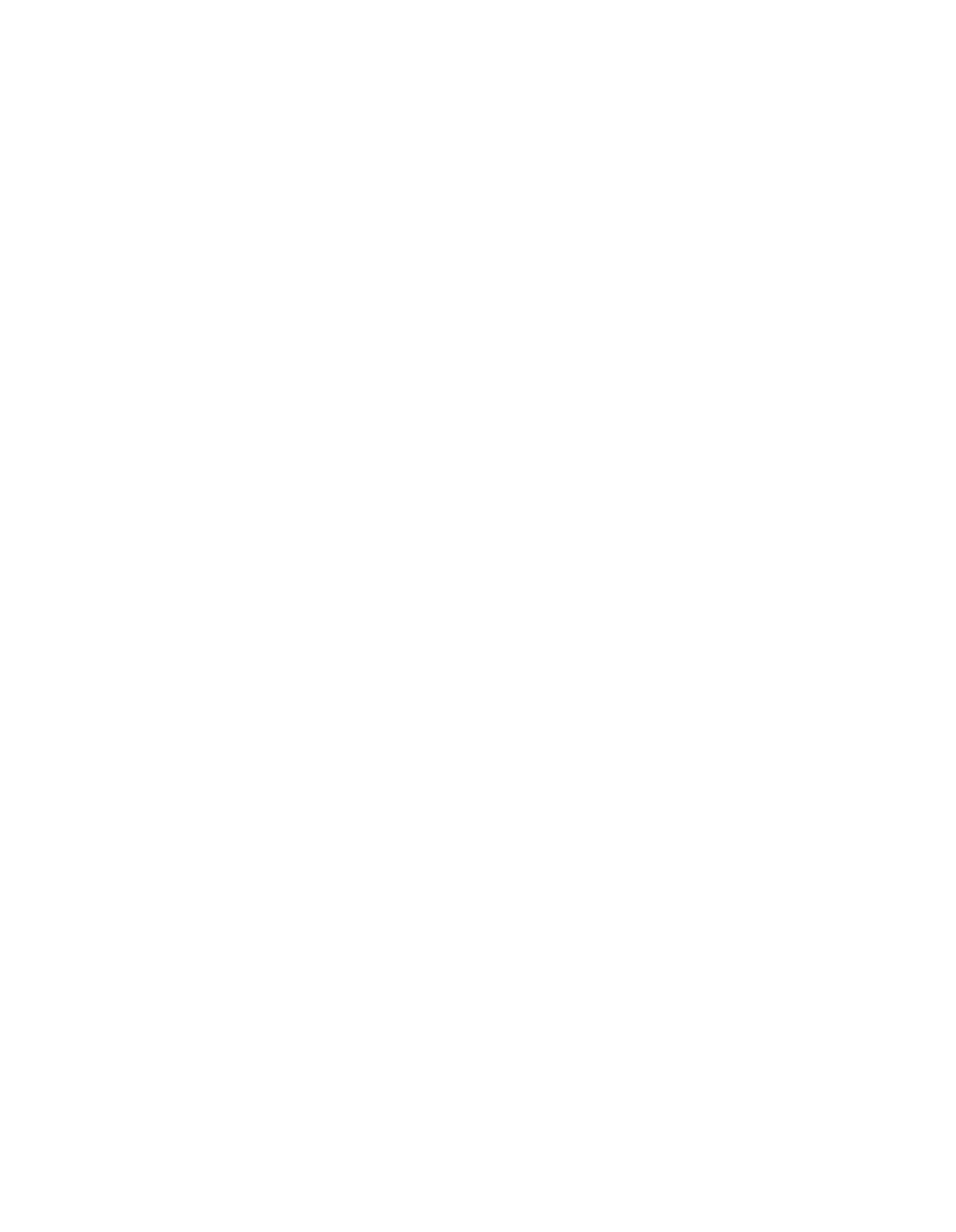$\sim$ 

 $35<sub>o</sub>$ 

 $40<sup>°</sup>$ 

45

65

In accordance with still another aspect of the present invention is a method for the treatment of physiological disorder in a subject, the method comprising simultaneously shielding of ambient magnetic fields over the entire body or a portion of the body of a subject and providing extremely low frequency (ELF) magnetic fields for a time effective to reduce and/or alleviate the physiological disorder.

It is preferred that the intensity of magnetic field stimulation needed for therapeutic and diagnostic procedures is reduced 10- to 1000-fold if the magnetic field stimulation is 10 carried out under ambient magnetic field shielded conditions.

According to a further aspect of the present invention is the use of a portable wearable magnetic shield for treating localized acute or chronic pain in a subject.

According to still a further aspect of the invention is the use of a portable wearable shield simultaneously with magnetic field therapy for treating localized acute or chronic pain in a subject.

According to still a further aspect of the invention is the 20 use of a portable wearable shield simultaneously with magnetic field therapy for treating skeletal abnormalities, such as but not limited to non-union bone fractures or osteoporosis.

According to another aspect of the present invention is a portable magnetic field therapy device, the device compris- 25 ing a magnetic shield comprising a material with high magnetic susceptibility, wherein said shield is configured to adapt to an anatomical region.

According to another aspect of the present invention is a wearable, portable magnetic field therapy device, the device 30 comprising a magnetic field shield wrap and a magnetic field generating coil. The coil may be battery-operated.

According to another aspect of the present invention is a portable magnetic field therapy device, the device compris $inc:$ 

- a magnetic shield comprising a material with high magnetic susceptibility, wherein said shield is configured to adapt to an anatomical region
- a magnetic field generating coil associated with said magnetic shield; and
- a power source operably connected to said magnetic field generating coil.

According to another aspect of the present invention is a portable magnetic field therapy device, the device comprising;

- a textile portion which is securable to an anatomical region by way of fasteners; and
- a magnetic shield comprising a material with high magnetic susceptibility, wherein said shield is configured to adapt to an anatomical region, wherein said magnetic 50 shield is secured to said textile portion.

Other aspects, features and advantages of the present invention will become apparent from the following detailed description. It should be understood, however, that the detailed description and the specific examples while indi- 55 cating preferred embodiments of the invention are given by way of illustration only, since various changes and modifications within the spirit and scope of the invention will become apparent to those skilled in the art from the detailed description. 60

# BRIEF DESCRIPTION OF THE DRAWINGS

The invention will now be described in relation to the drawings in which:

FIG. 1 shows a shielded trigger point and shielded Cnps coil on a human arm.

FIG. 2 shows a portable, magnetic field shield designed as a sleeve over a limb, and insulated coils placed under the shield used to produce cnps.

FIG. 3 shows a wearable portable, battery-operated Cnps generator inside a magnetic field shield.

FIG. 4 shows a circuit for a shielded portable Cnps device. FIG. 5 shows the attenuation of magnetic fields as a function of frequency for a typical mu-metal box.

FIG. 6 shows nociceptive response of CD-1 mice exposed to a Control condition box, a mu-metal box, a Copper box, or a 3-D zeroed MF condition.

FIG. 7 shows analgesia effects in mice exposed to a magnetic field limiting mu-metal chamber for 60 min. each day for 5 days.

## DETAILED DESCRIPTION OF THE PREFERRED EMBODIMENTS

The applicant has now demonstrated that magnetic field shielding alone or in conjunction with the application of ELF magnetic fields is useful and effective for the treatment of a variety of disorders in humans and animals. Such disorders include but are not limited to acute pain, chronic pain, anxiety, depression, phantom pain, orthopaedic disorders and psychiatric disorders.

The present invention uses magnetic field shielding either alone or in combination with low intensity magnetic fields to provide treatment, assessment and diagnosis of disease in a subject. This may be accomplished by magnetic shielding to an entire body in a shielded room or a selected body portion by the use of small wearable and portable devices (FIGS. 1, 2 and 3). Subjects suffering from pain for example, may simply wear one or more magnetic shield( $s$ ) over the appropriate trigger point(s) for a few hours a day.

Magnetic field shielding can also be used to diagnose a disease state or disorder based on differential physiological effects as a result of magnetic field exposure.

In one embodiment, magnetic shielding in the form of a small wearable and portable Cnps device is particularly useful for the treatment of pain, anxiety and depression. The Cnps magnetic field generator powered by a battery source (FIG. 4) is embedded into or attached onto the inside of a magnetic shield. Using such a device results in rapid pain relief occurring within 30 minutes of the application. In contrast, in another embodiment of the invention, is a shield alone that provides pain relief within hours or days (FIG. 7).

It is therefore advantageous, but not required to use is a shielded Cnps treatment for the first day or two followed by maintenance with the shield alone for the treatment of pain.

FIG. 4 shows a circuit for a shielded portable Cnps device of the present invention. One battery powers a microchip programmed with the relevant Cnps pulse while the second battery provides power to the miniature amplifier which is then connected to the transformer wire embedded into insulator located on the inside of the magnetic shield. One skilled in the art would understand that a variety of modifications can be made to such device and circuit so long as a suitable magnetic field be generated.

Magnetic field shielding is designed for attenuation of ELF frequencies from zero (shielding to the static Earth's geomagnetic field) to 2 kHz by an approximate factor of 10 or more (FIG. 5). Materials with high magnetic susceptibility are preferred for use as a magnetic shield device in the present invention which could include but are not limited to metals such as iron or nickel and proprietary metals like mu-metal and combinations thereof.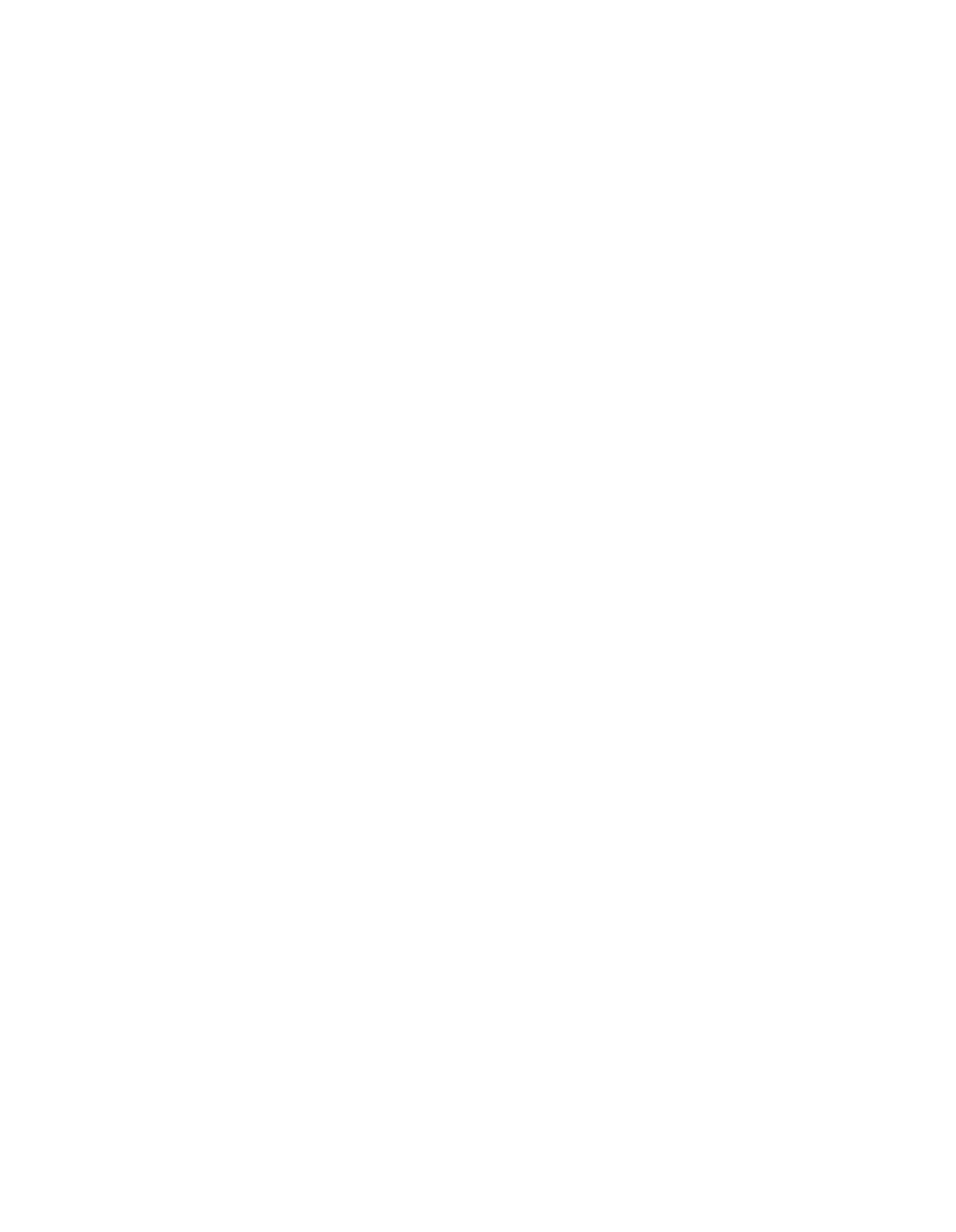50

60

Magnetic shielding for therapy and diagnosis can be used in two different ways: a) with only the shield, and b) with a Cnps magnetic field generator which produces an ELF magnetic field in a target tissue which is shielded from ambient magnetic fields other than those produced by the 5 Cnps generator.

# Magnetic Field Shield Alone

Two forms of treatment are possible with the magnetic shield alone: a) one in which the entire body is treated in a shielded room, and the other b) in which only part of the body is treated using a "wearable" magnetic shield.

ELF Magnetic field shielding increases as one moves towards the center of the device away from its open ends. The shield must be designed such that the tissue to be treated is shielded by at least a factor of 10. This may result in different designs incorporating different shielding metals at different distances from the open ends of the magnetic shield. It is understood by one of skill in the art that the device can be of several different types of designs. For example, in one design, the sleeve is a permanent thin <sup>20</sup> cylinder while in the other design, it can open and close through the use of soft shielding metal and end overlap secured by a fastener such as Velcro™ strips. Another design can be configured for tight fitting around anatomical joints such as a wrist or an ankle. Still yet in another design, one <sup>25</sup> end of the cylinder is capped for placement over the end of a body part such as the foot, hand or head.

#### Whole-Body Treatment

For the whole-body treatment, the subject is put into a  $_{30}$ shielded room for a minimum of approximately 1 hour a day everyday. This provides relief from widespread chronic pain. Subjects with acute pain of only a few days of anticipated duration should not be so treated as the exposure for the first two or three days will not provide significant  $35$ relief (FIG. 7). In fact, for subjects with chronic pain, it is preferred that the first few days of treatment be combined with other physical (Cnps) or pharmacological pain treatments. For severe chronic pain, subjects may increase their number of sessions from 1 per day to 2 or 3 equally spaced  $\Delta$ periods per day and/or exposure durations increased.

# Partial-Body Treatment

For the treatment of pain in part of the body that can be treated locally, i.e. with a local anaesthetic, a wearable shield is more convenient, economical and desirable than whole-45 body treatment. For pain anticipated to be endured more than a week, subjects may attach a portable/wearable shield  $(FIGS. 1, 2)$  for one to three 1-2-hour periods a day. This can be continued with other physical (e.g. Cups) or pharmaceutical treatments for pain relief.

#### Magnetic Field Shield Combined with a Cnps Generator

Two forms of treatment are encompassed by the present invention: a) one in which the entire body or portions of the body are exposed to Cnps magnetic fields while the entire body is magnetically shielded from external non-Cnps fields, and b) one in which only part of the body is treated using a "wearable" device comprised of a magnetic shield and Cnps generator (FIG. 4, 5).

# Whole-Body/Large Portions of Body Treatment

In a magnetically shielded room, the subject's whole body or large portions of the subject's body are treated with Cnps pulses. These treatments may be for any condition for which Cnps or other magnetic fields are effective, including diagnostic use. The field strengths used will be 10 to 1000 times 65 lower than those needed in an unshielded room. The subjects can be treated for either acute or chronic conditions with or

without other medications including physical (electro-convulsive shock) or pharmaceutical. Treatments can be 1 to 10 times per day as treatment periods will usually be less than 30 minutes each for therapeutic use and diagnostic use may require as little as only one session.

#### Partial Body Treatment

For the treatment of the brain in psychiatric disorders or for diagnostic testing when only part of the body is to be exposed to Cnps, wearable devices as shown in FIGS. 2 and 3 are much more convenient, not requiring a magnetically shielded room. For the ambulatory subject, a battery-operated device is best. For the treatment of acute pain lasting less than a week, the subject can wear the device continually and the Cnps fields can be cycled on for 30 minutes every 2 hours. For subjects in chronic pain, treatment for the first week would be same as for the subject in acute pain but after the first week, Cnps fields would be generated less and the device removed for all but for about three 2 hr periods per day. For other acute treatments such as depression, the Cnps may be applied approximately daily for 30 min periods with an extremity-designed device (FIG. 2).

It is important for the generator to produce a fairly uniform field near the center of the shield. Therefore, Helmholz or Merritt volume coil designs are preferred. These coils are embedded into an electrical insulator located between the magnetic shield and the inside surface of the device. As with the shield shown in FIG. 2, there is the same need for permanent cylindrical designs and those that can open. Electrical connectors will be needed at the openings for the volume coils to maintain electrical integrity.

It is understood by one of skill in the art that the magnetic shield device either alone or having a magnetic field generator incorporated therein may be provided secured by various means to a textile type of "bandage" that is durable and stretchable and can be tightly affixed to a particular anatomical region and held together by fasteners.

It is further understood by one of skill in the art that the Cnp can be delivered by surface coils rather than volume coils especially if the target is a small region such as a pain trigger point. When such surface coils are used electrical conductors may not be needed at the openings of partial body magnetic shields.

Lastly, it is also understood that one of skill in the art could readily use magnetic shielding and magnetic fields (Cnps) to devise effective treatment regimes for a variety of disorders in a subject based on the present teachings. All such treatment and usage regimes are encompassed within the scope of the present invention. As such a variety of portable magnetic shield devices alone or in combination with a Cnps generator may be developed in addition to that specifically described herein and still fall within the scope of the presently described and claimed invention.

#### **EXAMPLES**

The examples are described for the purposes of illustration and are not intended to limit the scope of the invention. Methods involves in magnetic field generation referred to but not explicitly described in this disclosure and examples are reported in the scientific literature and are well known to those skilled in the art.

#### Example 1

Analgesic Effects of Magnetic Field Shielding in Mice

The effects of a 90 min. exposure of mice to the reduced ambient magnetic fields while enclosed in a mu-metal box was demonstrated (FIG. 6). FIG. 5 shows the amount the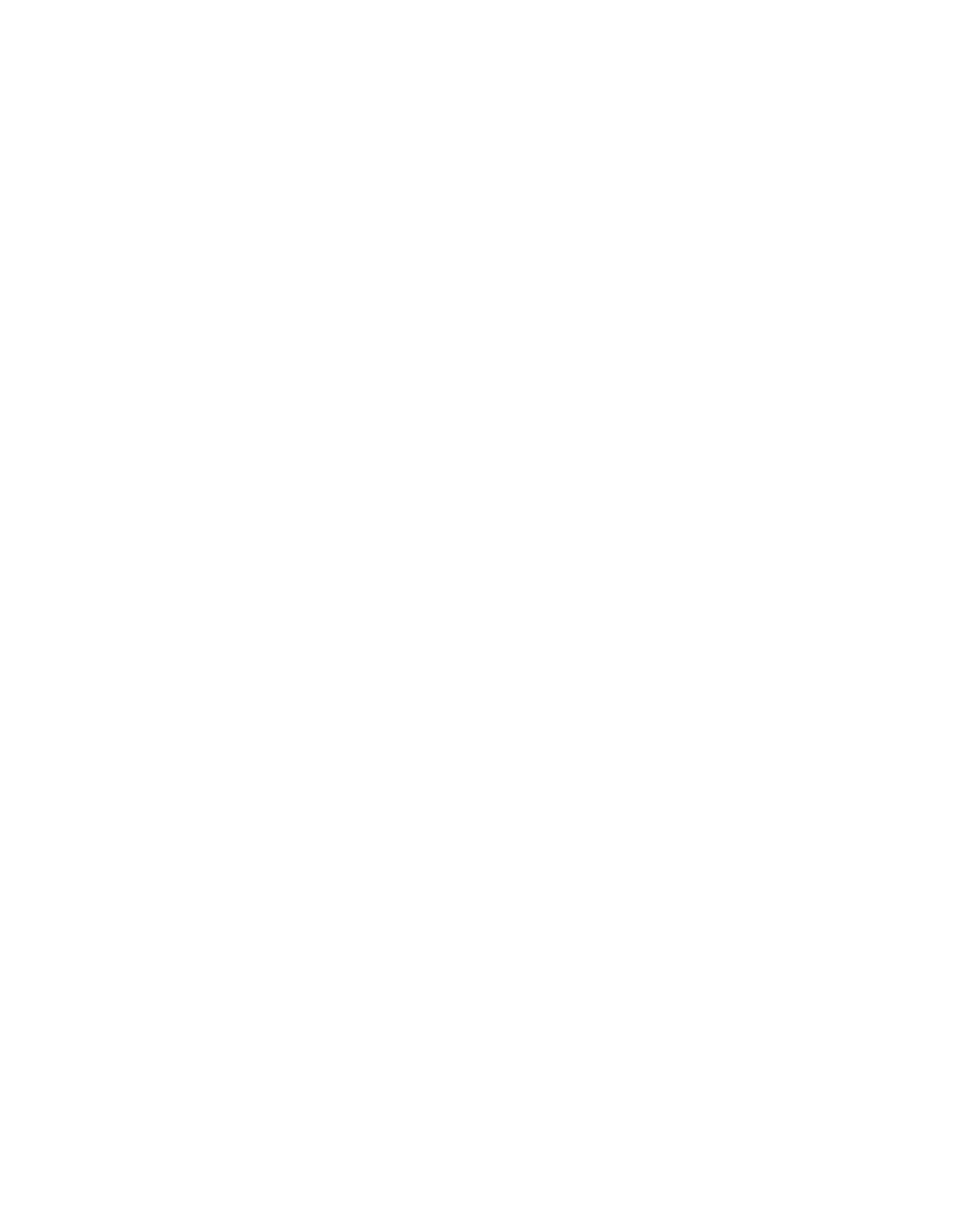15

 $40 \overline{)}$ 

 $45$ 

60

magnetic fields are shielded by the mu-metal box. Following the 90 min. exposure, analgesia was induced in the mice and then the mice were tested 30 min. later for increased analgesia and compared to analgesic levels prior to entry into the mu-metal box. Note that the single 90 min. in the 5 mu-metal box reduced the analgesic levels but 90 min. in a control box which does not shield for electric or magnetic fields, had no effect and 90 min. in a copper box, which screens for electric fields, also had no effect Similarly just zeroing the static component of the ambient magnetic field 10 and exposing mice to the zeroed static field had no effect. This indicates that 1) when in a low magnetic field environment mouse behaviour is altered by the absence of weak extremely low frequency magnetic fields  $(<0.1 \mu T$ ) and 2)the first exposures shielded ambient magnetic fields may increase sensitivity to pain if the patient is on an analgesic and 3) in a magnetically shielded environment exposures to fields as weak as  $0.1 \mu T$  can alter analgesic behaviour.

Repeated exposures to shielded ambient magnetic fields will was demonstrated to induce analgesia in mice (FIG. 7). 20 CD-1 mice were pre-tested on a hotplate  $(50^{\circ} C.)$  for latency to a foot-lick (recorded in sec.). Increase of latency over pre-tested values indicates an analgesic effect. After pre-test mice were placed within a magnetic field limiting mu-metal chamber for 60 min. and then re-tested on a hotplate for 25 foot-lick latency each day for 5 days. The ratio of foot-lick latency is used to normalize for individual differences and is the re-test time divided by the pretest time. A ratio greater than 1 represents the induction of nociception (analgesia). The induction of analgesia is significant  $[F1,11=6.76, 30]$  $P=0.025$ , Eta<sup>2</sup>=0.38] when examining pre-test vs re-test and also increases significantly from day 1 through day 5 [F4, 8=8.31, P=0.006, Eta<sup>2</sup>=0.63]. Hence patients exposed just to magnetic field shielding for 1 hour per day will begin experiencing pain relief by the third or fourth day.

#### Example 2

Magnetic Shielding Treatment-Cancer Subjects-Chronic Pain

A subject with terminal cancer and in chronic pain schedules receives treatment in a magnetically shielded room for a morning period of 1 to 2 hours and a period of an additional 2 hours around the dinner hour. This allows the subject to reduce morphine use and, being more alert during these periods, is in a better state to enjoy meals and visits during breakfast and dinner. For the first week only, the subject is exposed to a Cnps generator while in the shielded room.

### Psychiatric Subject in a Drug-Resistant Depression

The subject receives a 30-minute treatment once a day in the morning with a shielded Cnps exposure system. The system is placed over the head. The subject no longer requires anti-depressants with their annoying side-effects or <sup>55</sup> electroconvulsive shock therapy with the required anaesthetic and does not have fears of memory loss from the procedure.

#### Acute Treatment of Arthritis Pain

A middle-aged man may prepare for an afternoon game of golf by strapping on two shielded Cnps devices, one over a painful wrist and the other over an arthritic ankle. Switching on the two devices enroute between home and golf course, provides relief in both sites. During the game, the wrist unit 65 may be removed and the ankle unit turned off. Between the first and second 9 holes, treatment may be resumed.

Chronic Treatment of Arthritis Pain

A middle-aged woman suffering from chronic rheumatoid arthritis pain in both wrists may wear a shielded Cnps unit during the day, having it programmed to turn on and off once every 2 hours during the day. At night, the unit may be removed and pain medication may be taken prior to bed. The pharmaceutical pain medication is more effective because physiological tolerance is delayed as the same medication (or a reduced dose) does not have to be taken during the day.

## Chronic Treatment of Phantom Limb Pain

An amputee suffering from debilitating phantom limb pain from the removal of one arm below the elbow may wear a shielded Cnps device continually. The device has three programmed modes. During the day, it switches on for 30 minutes every 2 hours, generating a Cnps pulse in the target tissue. During the evening, the magnetic shield itself provides pain relief provided geomagnetic-like fields are intermittently generated by the coils inside the shield. This exposure pattern is controlled by a programmed microprocessor which is part of the Cnps generator (FIG. 3).

### Treatment with other ELF Magnetic Fields

A subject suffering from a non-union fracture has a shield and an ELF magnetic field generator built into a limb cast. The subject's non-union fracture is exposed for 3 hours per day to pulsed ELF magnetic fields shown to stimulate union, during which time, the subject can be ambulatory. In the past, the subject would have had to report to a clinic to be exposed, but due to the shielding, much lower intensity fields can be used and these can be provided by a battery. Subjects suffering from other orthopaedic diseases such as osteoporosis can also be treated in the home a few hours a day using similar wearable devices.

The above disclosure generally describes the present invention. A more complete understanding can be obtained by reference to the following specific Examples. These Examples are described solely for purposes of illustration and are not intended to limit the scope of the invention. Changes in form and substitution of equivalents are contemplated as circumstances may suggest or render expedient. Although specific terms have been employed herein, such terms are intended in a descriptive sense and not for purposes of limitation.

### **BIBLIOGRAPHY**

Betancur C., Dell'Olmo G., Alleva E. Magnetic field effects on stress-induced analgesia in mice: Modulation by 50 light. Neurosci Lett1994, v182, p147-150.

Choleris E., Del Seppia C., Thomas A.W., Luschi P, Ghione S, Papi F, Prato FS. Shielding but not zeroing of the ambient magnetic field reduces stress-induced analgesia in mice; submitted to Proc R Soc Lond B, June 2001.

Del Seppia C., Luschi P., Ghione S., Crosio E., Choleris E., Papi F. Exposure to a hypogeomagnetic field or to oscillating magnetic fields similarly reduce stress-induced annualise in C57 mice. Life Sciences, 2000, v66, p1299-1306.

Deutschlander M.E., Phillips J.B., Borland S.C. The case for light-dependent magnetic orientation in animals.  $J Exp$ Biol 1999, v202, p891-908.

Kavaliers M., Ossenkopp K.P. Tolerance to morphineinduced analgesia in mice: magnetic fields function as environmental specific cues and reduce tolerance development. Life Sciences 1985, v37, 1125-1135.